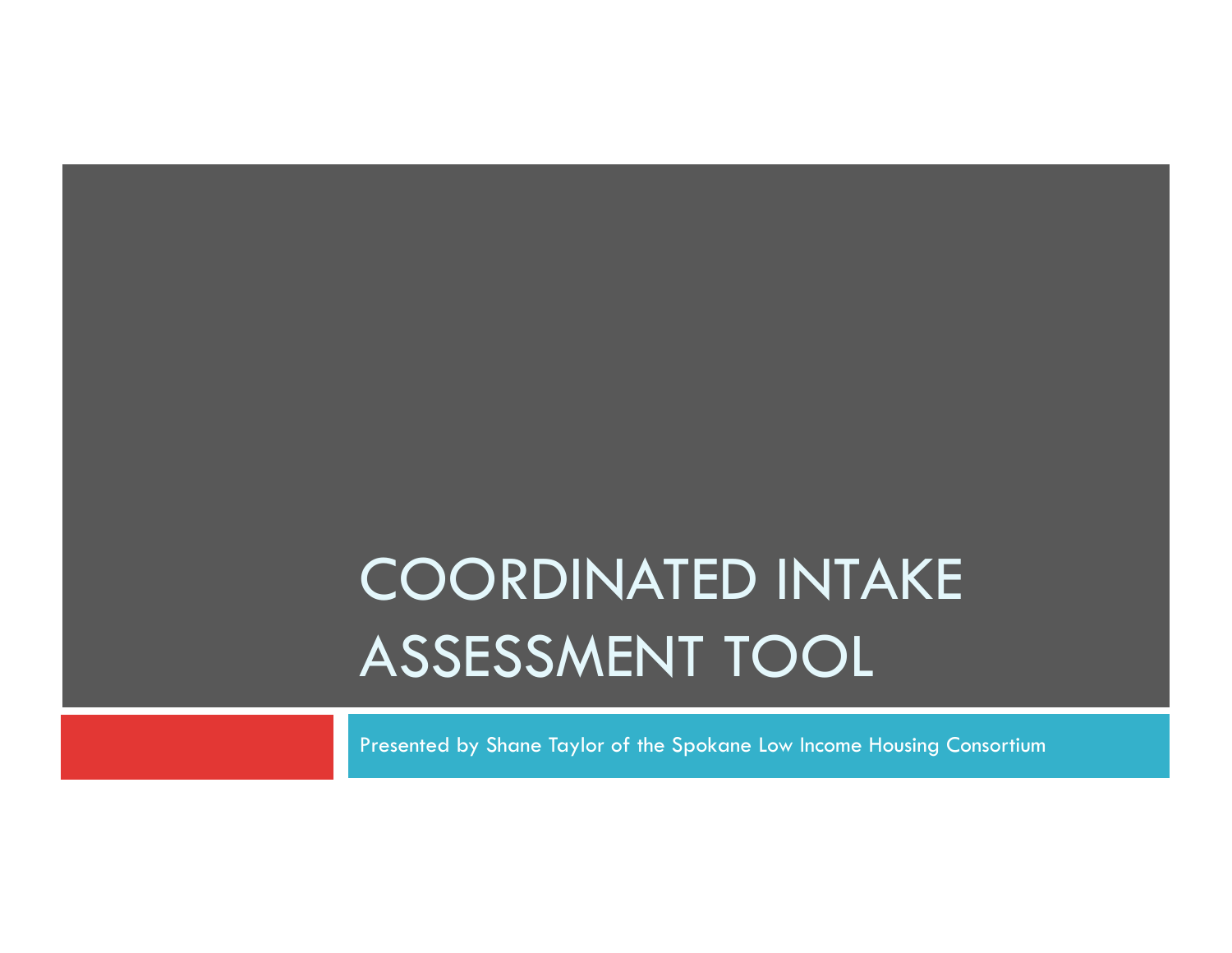### Background Information

□ Planning Committee commissioned by the City of Spokane in 2011 with the task of leading the region to a full coordinated entry program

□ Full coordinated entry system discovered to be complex

□ Pilot Project to evaluate assessment tool moved forward instead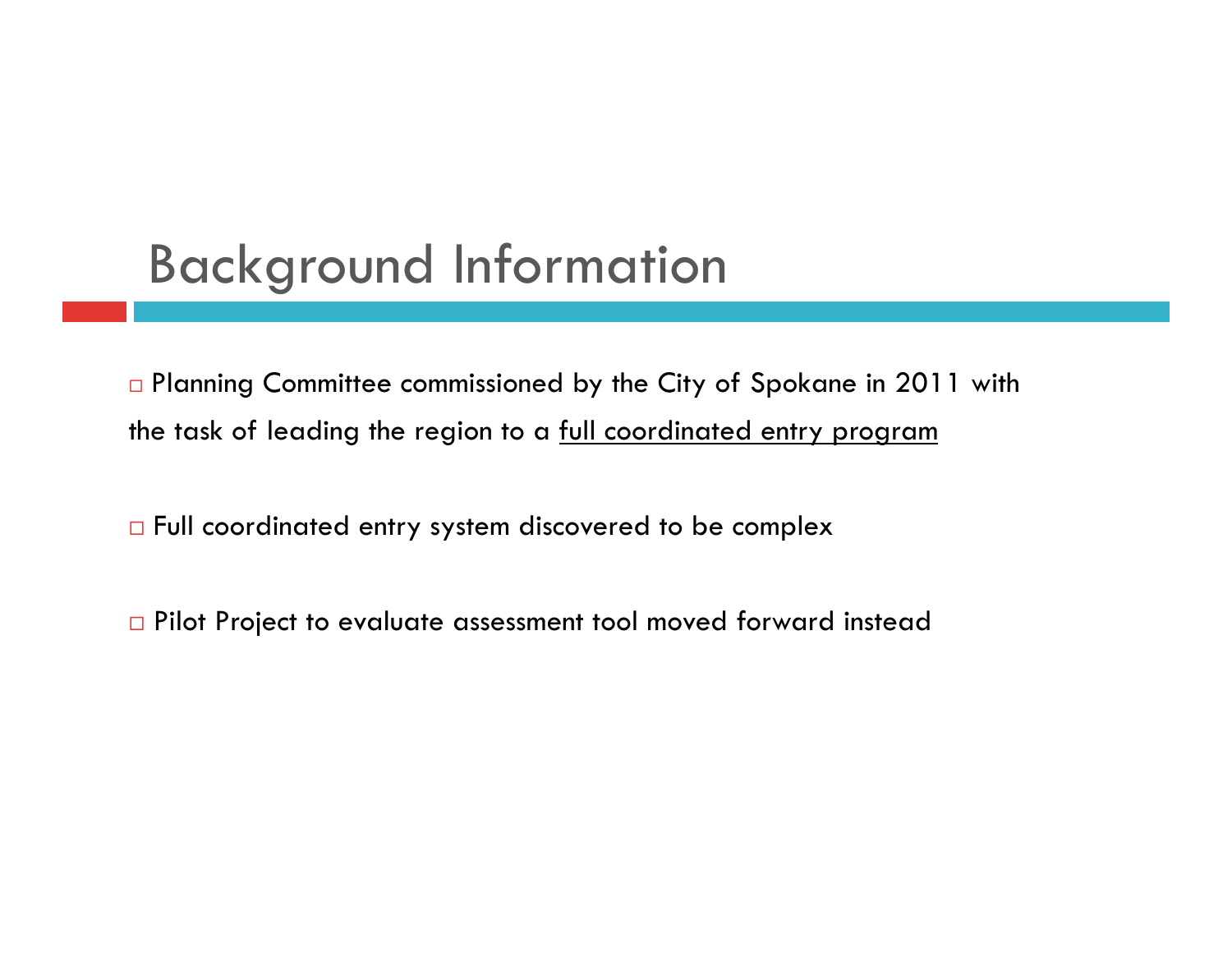## Background Information

- **Pilot Project Statistics:** 
	- $\blacksquare$  4 month project
	- $\Box$  5 participating agencies
	- $\Box$  236 Assessments completed

 Mostly unfunded (SLIHC had a small Campion Grant to fund evaluation)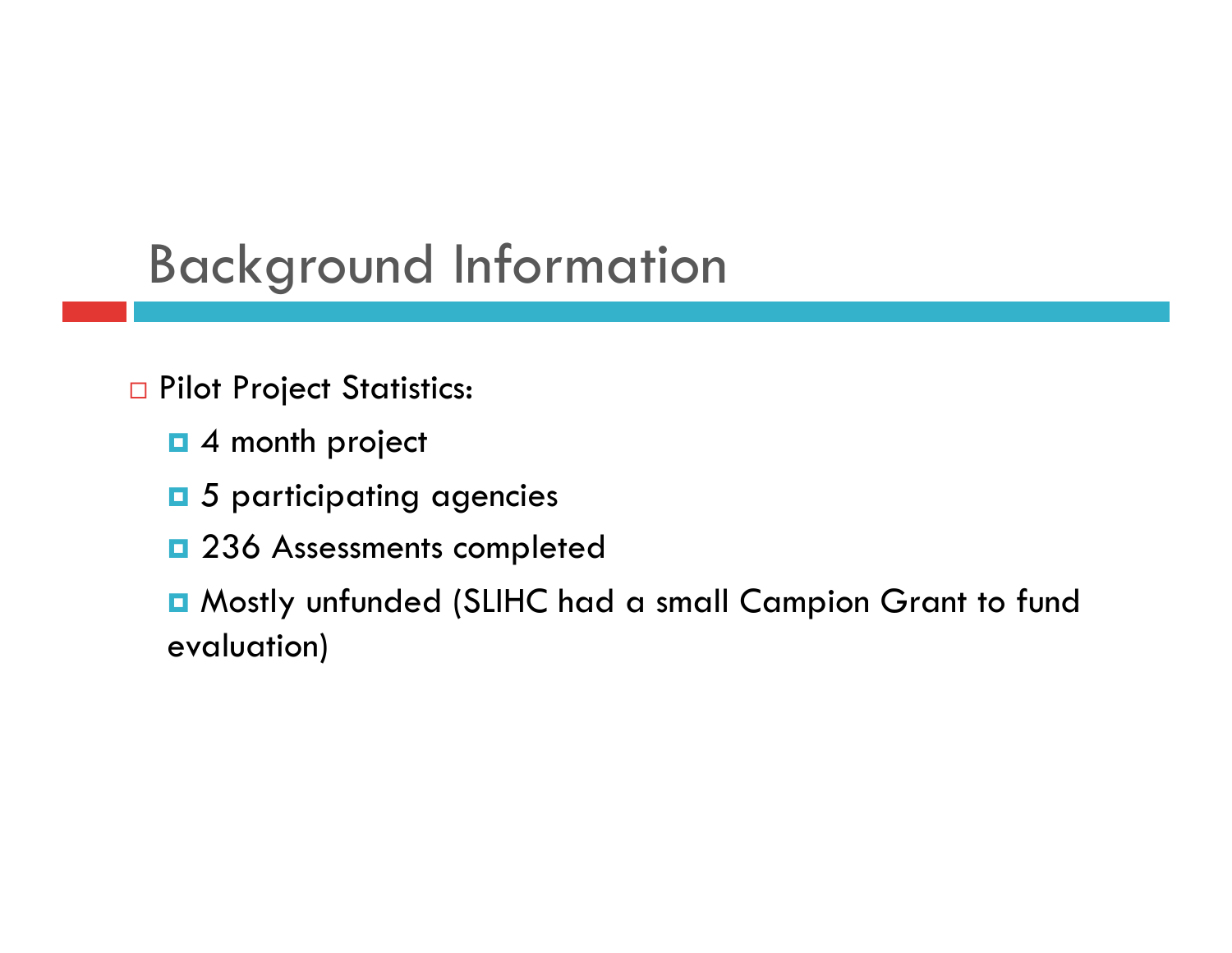# Motivation/Goals

#### Mission:

- **Ensure that all clients are served**
- □ Stop client "Run Around"
- □ Connect clients to appropriate services

#### Money:

□ HUD & Department of Commerce Requirement

Maximize existing funding

□ Divert citizens out of shelter system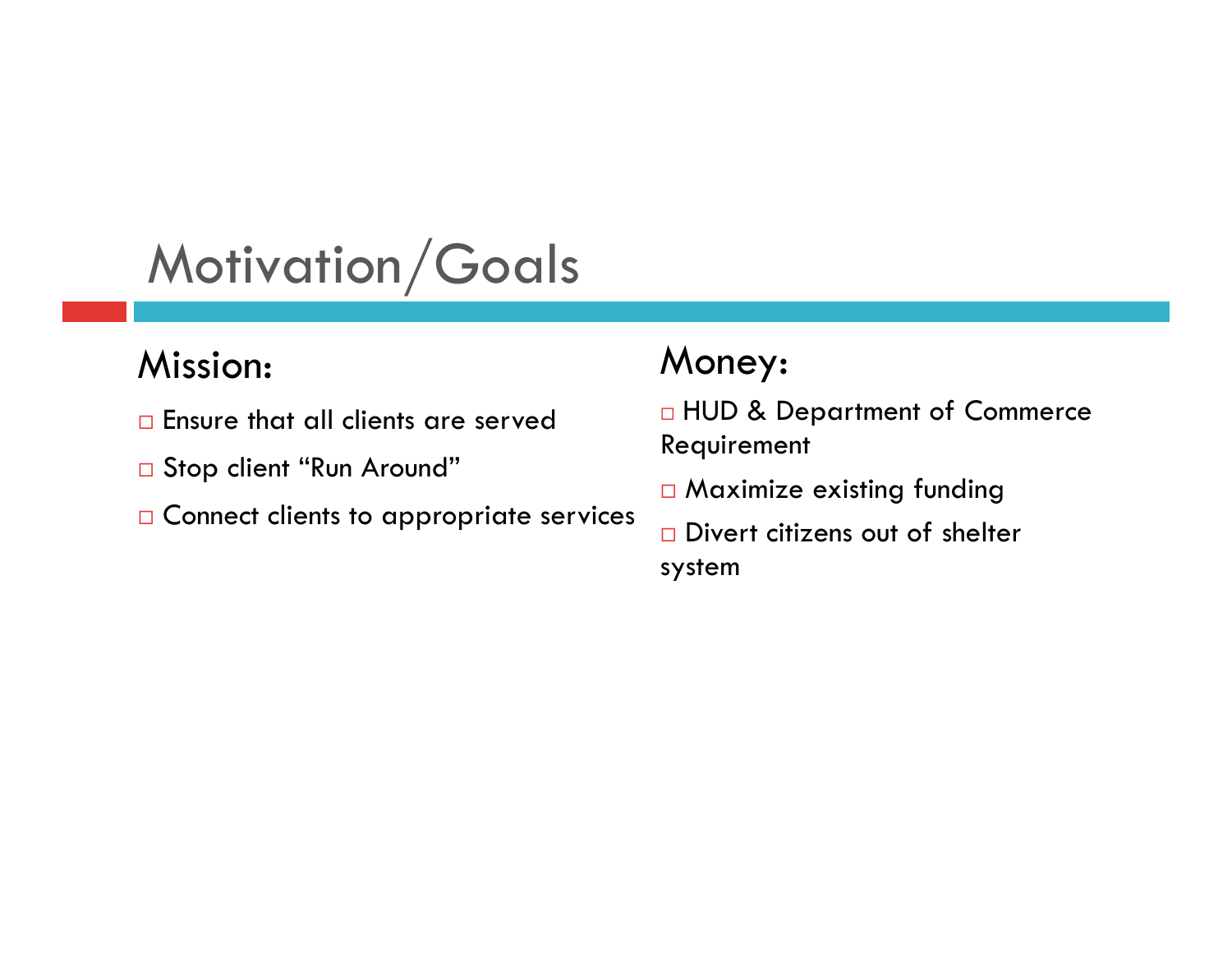# Community Partnerships

- □ Essential to a Coordinated Entry system
- □ Formed through:
	- **D** open communication
	- **D** strategic planning
	- **n** honesty about challenges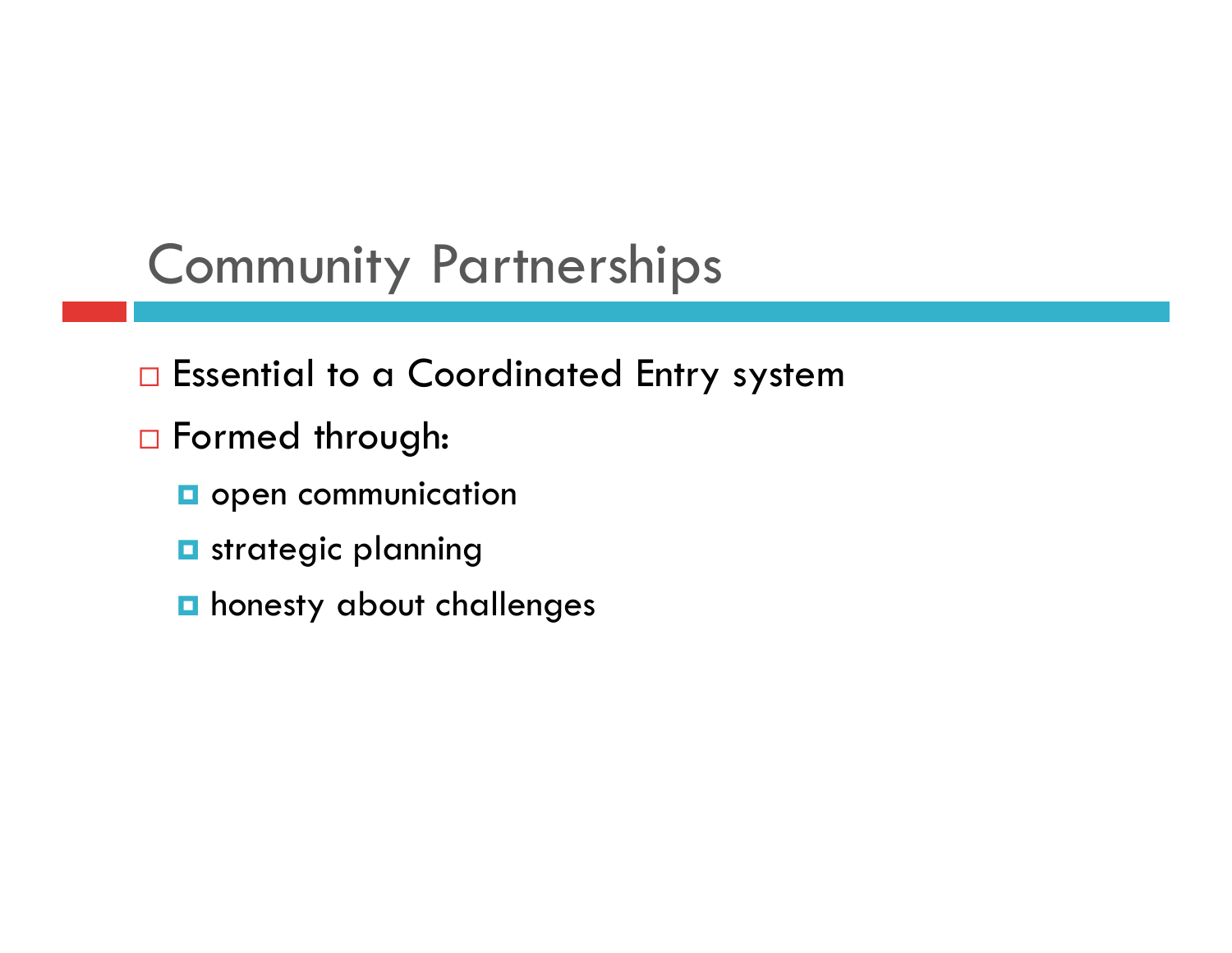### Staff perception improves over time



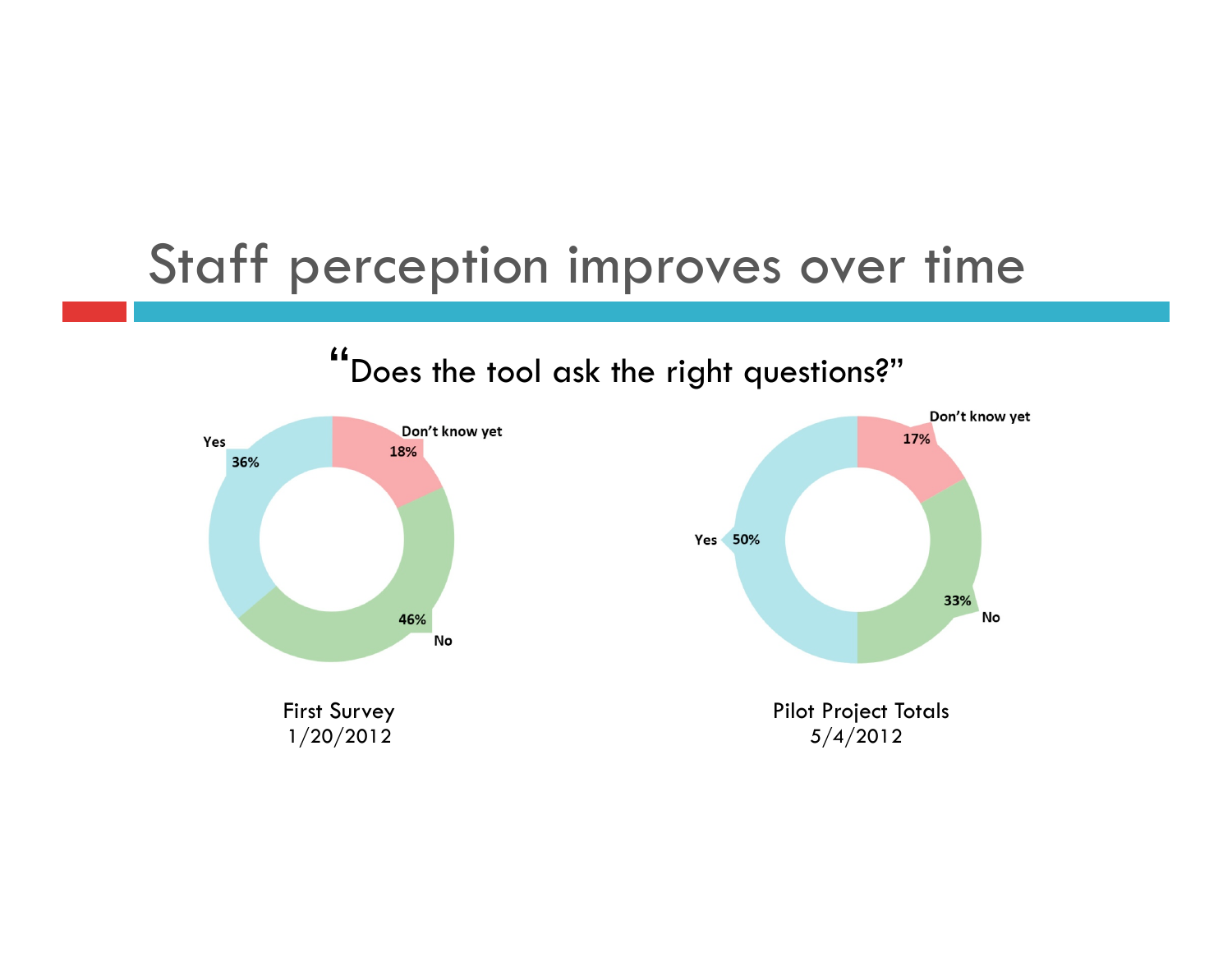#### Define Your Terms

Triage Tool?

Front Door Assessment?

Coordinated Intake? Centralized Entry?

Diversion?

City of Spokane has used the term "*Coordinated Assessment and Entry Initiative*" for their funding announcement

 $Common Assessment Tool = CAT$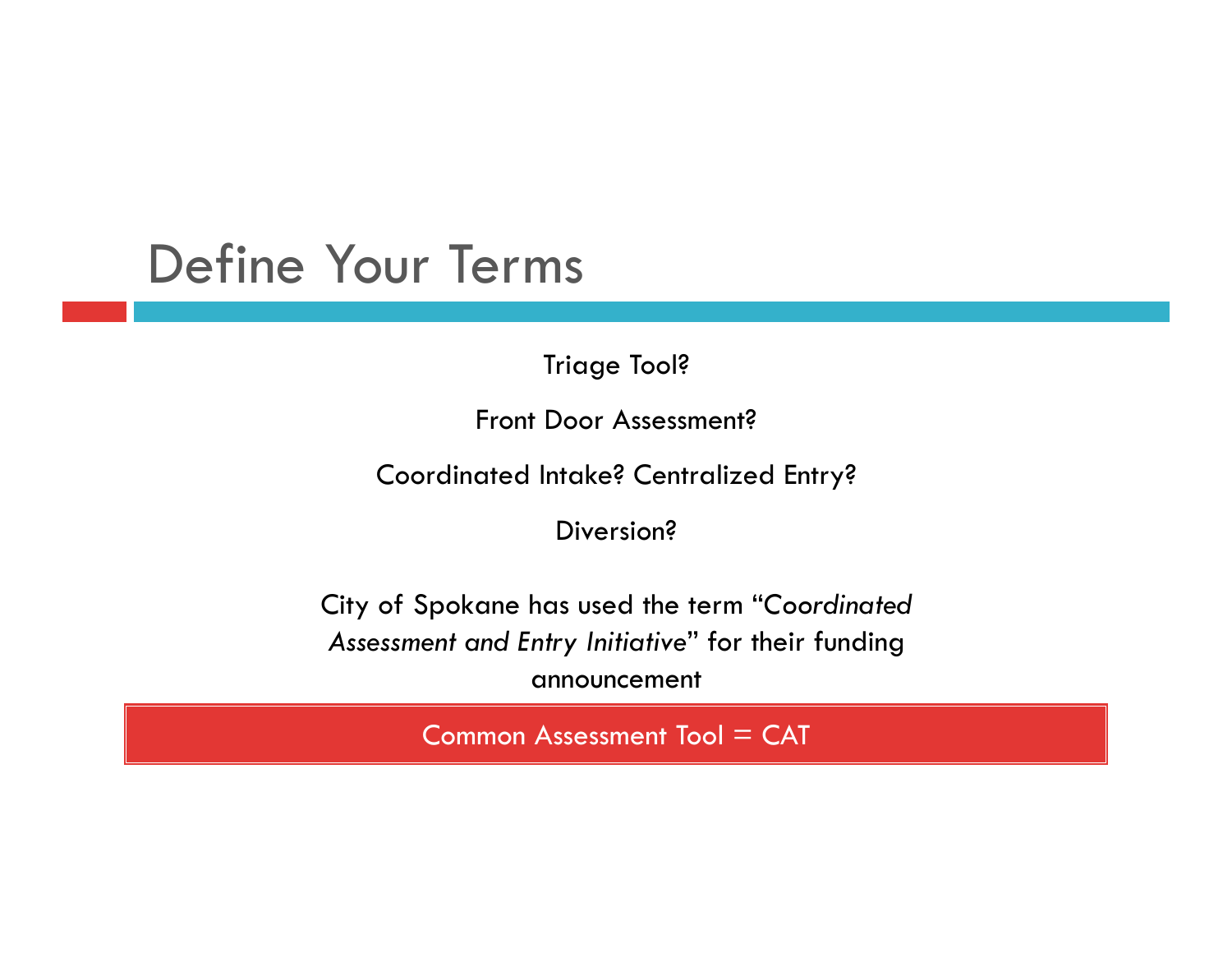#### Selecting an Assessment Tool

- $\Box$  Think of it as a starting point. The tool will change.
- $\Box$  Best as a group decision.
- In Spokane Region:
	- **D** Used HPRP Assessment Tool
		- Answers correspond with a score for each question
		- **T** Total score used to determine level of service needs and housing barriers
	- **u** Updates influenced by Arizona Self-Assessment Matrix and diversion best practices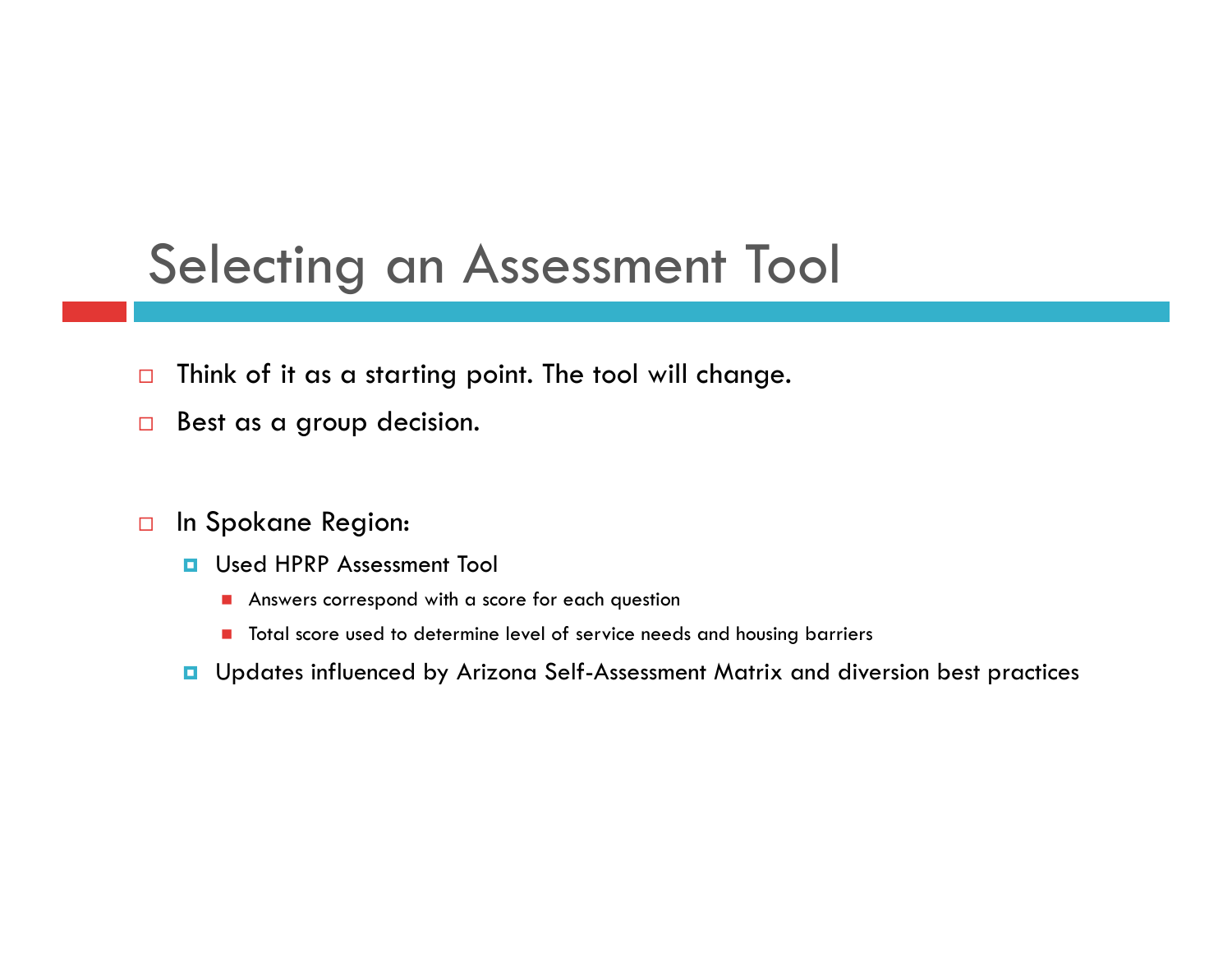# Bring in Front-Line Staff

#### □ Two types of feedback from front-line staff

- **D** Complicated cases
	- From current clients or memorable past clients
	- Local examples: Families involved in CPS system and young adult heads of household
- **D** Staff perception
	- **Local examples: Poor readability, difficult to add up scores, and confusing structure**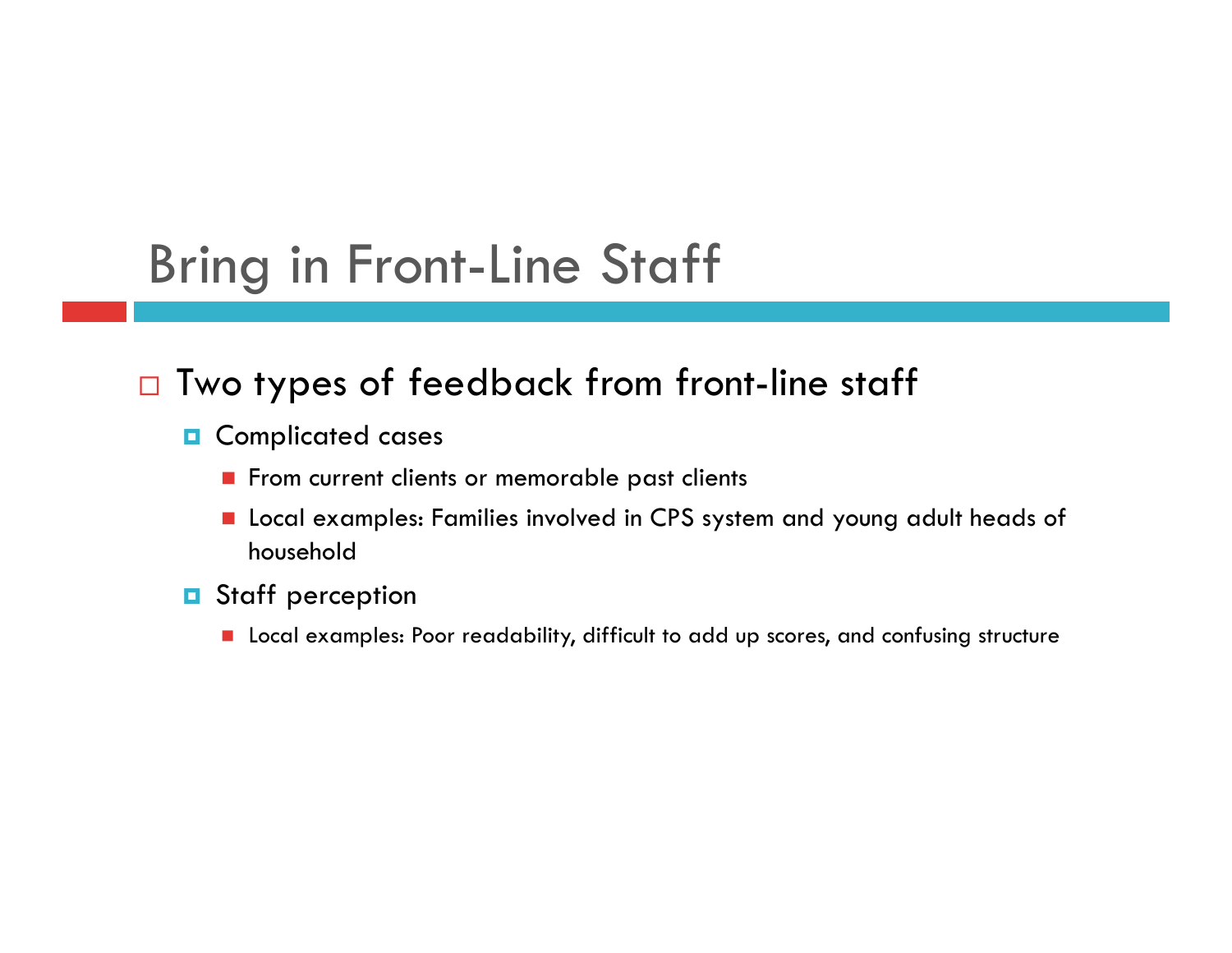## Changes from Complicated Cases

#### Initial Wording led to a score of "5" for young families

| <b>Domain</b>          | <b>Score</b> | . .                     |                         |                        | . .                |                       |
|------------------------|--------------|-------------------------|-------------------------|------------------------|--------------------|-----------------------|
| Q13                    |              | Four or more evictions, | Two to three evictions, | One to two evictions,  | Zero to one        | No evictions; limited |
|                        |              | including one or more   | including recently      | perhaps recently       | eviction, but not  | credit issues (non-   |
| <b>Credit/Eviction</b> |              | recent (within last 12- | (within last 12-24      | (within the last 12-24 | recent; limited    | housing related)      |
| <b>History</b>         |              | 24 months);             | months); considerable   | months); minor credit  | credit issues but  |                       |
|                        |              | considerable credit     | credit issues           | issues related to      | may not be related |                       |
|                        |              | issues                  |                         | housing                | to housing         |                       |

#### Revisions to wording more accurately captured client barriers

| <b>Domain</b>          | <b>Score</b> |                         |                         |                        |                    |                       |
|------------------------|--------------|-------------------------|-------------------------|------------------------|--------------------|-----------------------|
| Q13                    |              | Four or more evictions, | Two to three evictions, | One to two evictions,  | Zero to one        | No evictions; limited |
|                        |              | including one or more   | including recently      | perhaps recently       | eviction, but not  | credit issues (non-   |
| <b>Credit/Eviction</b> |              | recent (within last 12- | (within last 12-24      | (within the last 12-24 | recent; limited    | housing related)      |
| <b>History</b>         |              | 24 months);             | months); considerable   | months); minor credit  | credit issues but  |                       |
|                        |              | considerable credit     | credit issues OR lacks  | issues related to      | may not be related |                       |
|                        |              | issues                  | rental/credit history   | housing                | to housing         |                       |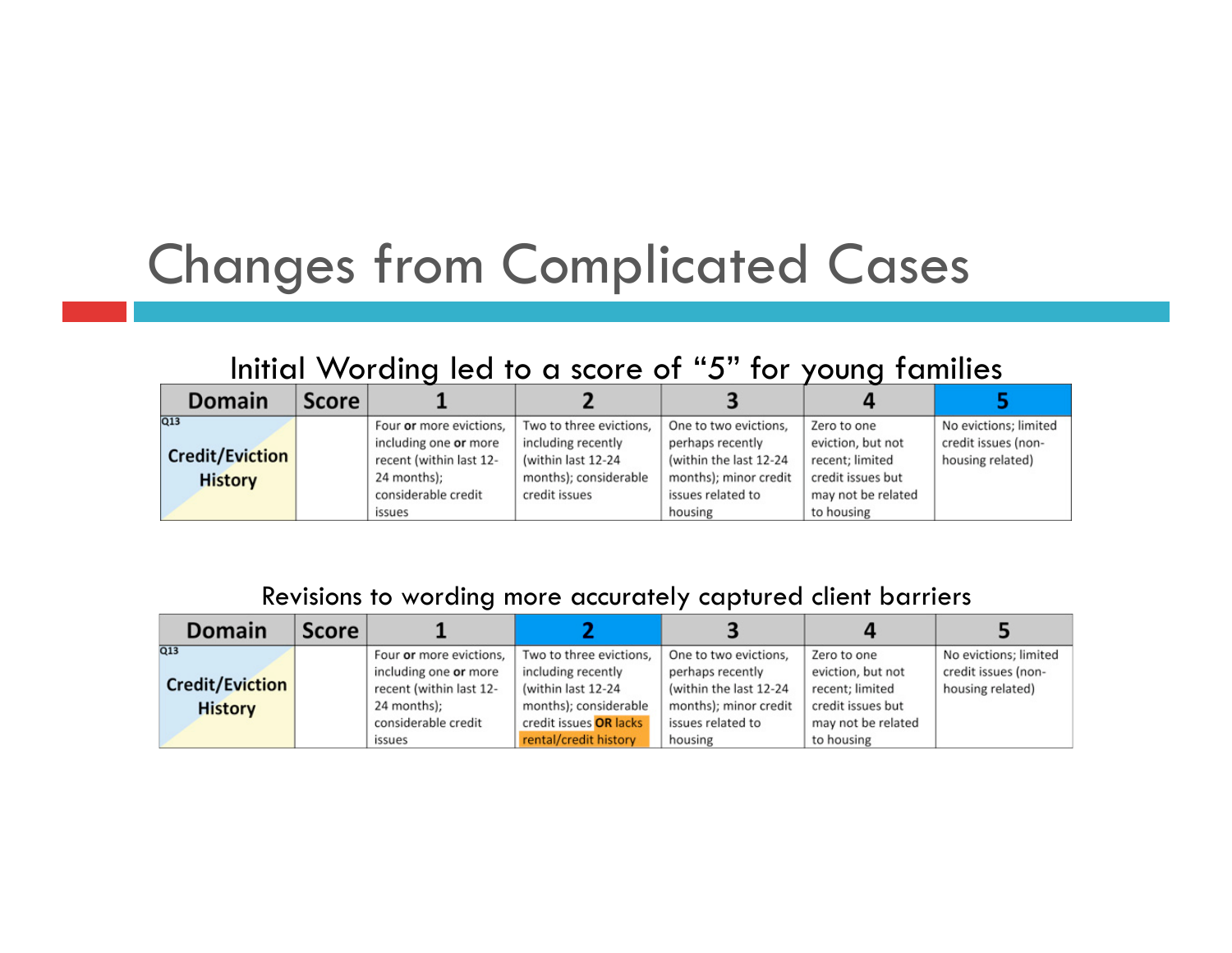## Changes from Staff Perception

- 1. One or more eligible children not enrolled in school.
- 
- 2. One or more eligible children enrolled in school but not attending classes.<br>3. Enrolled in school, but one or more children only occasionally attending classes.
- 4. Enrolled in school, but one of more emidial biny deceasions,<br>5. All eligible children enrolled in and attending on a regular basis
- 

6. Adult Education & Barriers to Employment: (Automatically select 5 for households on a fixed income not planning on working-e.g. SSI sing HPRP for move in funds) ts with HUD VASH vouchers a

- 1. Literacy problems, limited ability to speak English, and/or limited education (e.g. working-age adult(s) in household may lack high school diploma/GED) present major barriers to employment.
- 2. Literacy problems, limited ability to speak English, and/or limited education present moderate barriers to employment.<br>3. Literacy level, English language skills, and; or educational achievement of working-age adults(s)
- minimal barriers to employment.
- imminum contracts comproments.<br>4. Language skills and education background of working-age adult(s) in household present no barriers to employment;<br>however household's employment situation and/or income prospects could be i
- training. vanimg.<br>5. Household has no educational or language barriers to employment, including improving their current employment<br>situation or enhancing their earning potential/income prospects.

#### 7. Health Care

- 
- 1. No medical coverage and has immediate health care needs for one or more household members. 2. No medical coverage and great difficulty assessing medical care when needed. Some household members may be in poor health
- 3. Some members (e.g. children) on CHP or state medical.
- 4. All members can get medical care when needed but may strain budget. 5. All members are covered by affordable, adequate health insurance.
- 8. Substance Abuse

- $\square$  1. Meets criteria for severe abuse/dependence; resulting problems so severe that institutional living or hospitalization may be necessary. NOTE: Consult with supervisor regarding program eligibility.
- $\square$  2. Meets criteria for dependence; preoccupation with use/or obtaining drugs/alcohol; withdrawal or withdrawal avoidance behaviors evident; use results in avoidance or neglect of essential life activities. **NOTE: Cons**
- program eligibility.
- 3. Use within last six months, and evidence of persistent or recurrent social, occupational, emotional or physical problem 3. Our wintin isst satisfied to use (such as disruptive behavior or housing problems); problems that have persisted for at least<br>but no evidences related to use (such as disruptive behavior or housing problems); problems t
- 
- 
- $\Box$  4. Client has used during last six months but no evidence of persistent or recurrent social, occupational, emotional, or physical problems related to use, no evidence of recurrent dangerous use.<br>S. No drug/alcohol ab

#### 9. Life Skills (including money and household management)

- $\Box$  1. Unable to handle basic life skills such as household management, financial budgeting, and other activities of daily living. Spontaneous or inappropriate spending.
- □ 2. Can handle a few but not all needs or skills of daily living without assistance. Some spontaneous or inappropriate spending. 3. Can handle a few but not all needs or skills of daily living without assistance. Almost all spending is appropriate.
- 4. Able to handle all basic needs and skills of daily living without assistance. Spending is appropriate but household struggles to save money.
- 5. Able to provide beyond basic needs and skills of daily living for self and family. Spending is appropriate, money is well managed, and household is able to save money.

#### Initial Assessment all the seducation: (Automatically select 5 for households without school-aged children) and colleged children in the seducation (Automatically select 5 for households without school-aged children)

#### **Spokane Coordinated Intake Assessment Matrix**

| Domain                                         | <b>Score</b> |                                                                                                                                                                                                                                                                                | $\overline{\phantom{a}}$                                                                                                                                       | 3                                                                                                                                            | Д                                                                                                                                               | 5                                                                                                                        |
|------------------------------------------------|--------------|--------------------------------------------------------------------------------------------------------------------------------------------------------------------------------------------------------------------------------------------------------------------------------|----------------------------------------------------------------------------------------------------------------------------------------------------------------|----------------------------------------------------------------------------------------------------------------------------------------------|-------------------------------------------------------------------------------------------------------------------------------------------------|--------------------------------------------------------------------------------------------------------------------------|
| $\overline{Q1}$<br><b>Housing</b>              |              | Homeless in shelter/streets<br>or other place not meant for<br>human habitation for longer<br>than 30 days.                                                                                                                                                                    | Recently homeless and<br>in shelter/streets or<br>other place not meant<br>for human habitation for<br>less than 30 days.                                      | Behind on rent or<br>facing imminent<br>formal or informal<br>eviction OR doubled<br>up.                                                     | In stable housing that is<br>safe but only marginally<br>adequate.                                                                              | Housing is safe.<br>adequate and<br>affordable for<br>individuals or family.<br>(subsidize or non<br>subsidized housing) |
| Q2<br>Food                                     |              | No food or means to prepare<br>it and relies to a significant<br>degree on other sources of<br>free or low cost food.                                                                                                                                                          | Household is on Food<br>Stamps.<br>(s<br>per month)                                                                                                            | Can meet basic food<br>needs but requires<br>occasional<br>assistance.                                                                       | Can meet basic food<br>needs without<br>assistance.                                                                                             | Can choose to purchase<br>any food household<br>desires.                                                                 |
| Q3<br>Childcare                                |              | Needs childcare, but none is<br>available/assessable and/or<br>child is not eligible, will affect<br>housing stability.                                                                                                                                                        | Childcare is unreliable or<br>unaffordable:<br>inadequate supervision<br>is a problem for<br>childcare that is<br>available, will affect<br>housing stability. | Affordable<br>subsidized childcare<br>is available but<br>limited, may affect<br>housing stability.                                          | Reliable, affordable<br>childcare is available: no<br>need for subsidies.<br>housing stability not<br>affected.                                 | Able to select quality<br>childcare of choice.<br>housing stability not<br>affected.                                     |
| Q4<br>Current<br><b>Employment</b>             |              | No job, significant barriers<br>(e.g., limited English<br>proficiency, health issues,<br>lack of reliable transportation<br>and/or reliable, affordable<br>childcare) to becoming<br>employed; may not be able<br>to find job for 3 to 6 months<br><b>OR</b> WorkSource Exempt | No Job, moderate to<br>minimal barriers to<br>becoming employed;<br>able to find work within1<br>to 2 months.                                                  | Temporary, part-<br>time or seasonal<br>employment;<br>inadequate pay; no<br>benefits (e.g. TANF)                                            | Employed full-time:<br>inadequate pay; few or<br>no benefits: OR fixed<br>income (e.g. SSI, SSDI,<br>Social Security, Pension<br>or Retirement) | Employed full-time with<br>adequate pay and<br>benefits.                                                                 |
| $\overline{Q5}$<br><b>Domestic</b><br>Violence |              | Current or active domestic<br>violence/abuse (i.e., within<br>last 90 days); affects ability to<br>obtain or maintain housing.<br><b>NOTE: Consult with</b><br>supervisor regarding<br>program eligibility.                                                                    | Recent domestic<br>violence/abuse has<br>resulted in housing<br>loss/homelessness, and<br>may currently affect<br>housing stability.                           | Past domestic<br>violence/abuse has<br>resulted in housing<br>loss and/or<br>homelessness, and<br>may currently affect<br>housing stability. | Some history of<br>domestic<br>violence/abuse, but no<br>impact on housing<br>stability.                                                        | Not applicable or no<br>history of domestic<br>violence                                                                  |

**Housing Barriers:** 

Page 1

**Service Needs:** 

Common Assessment Tool: V3 - Page 4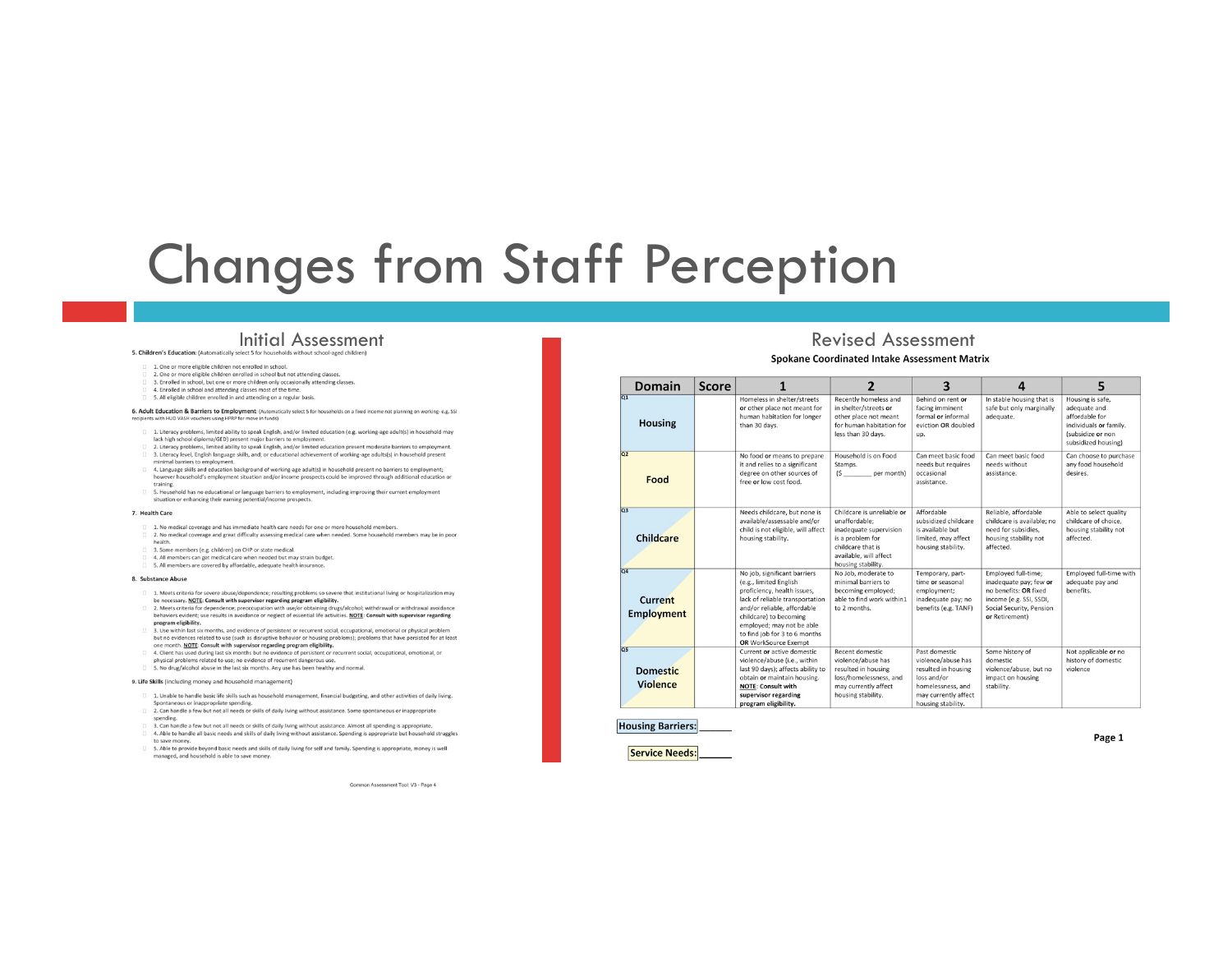### Compare with HMIS Assessment

Where HMIS and the assessment tool overlap, consider dropping the question from the CAT.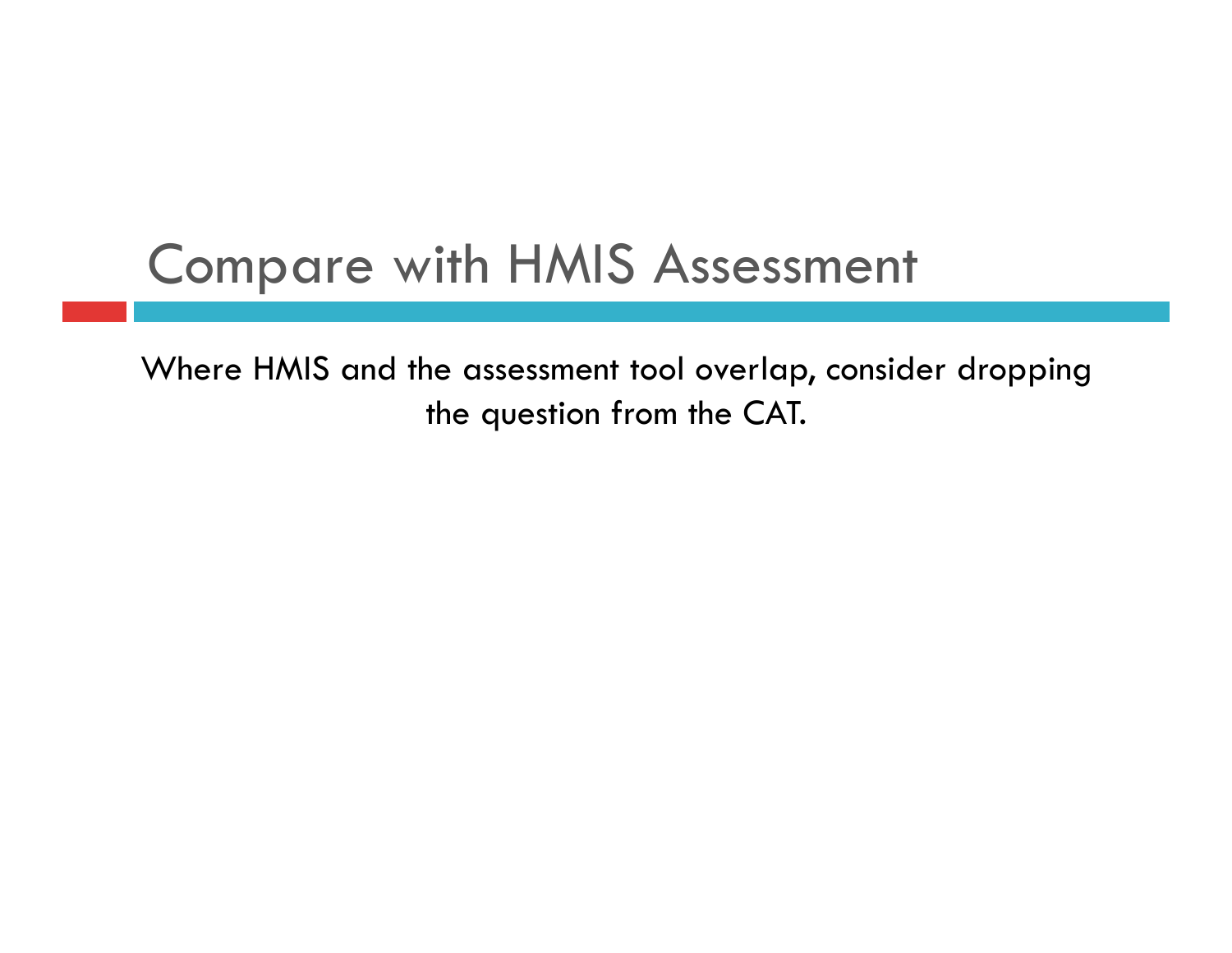#### Electronic Assessment Tool

- □ Start planning early for this to be a reality.
- **Possible outcomes:** 
	- **n** Integrate with HMIS
	- **D** Spreadsheet Assessment
- □ Benefits from electronic assessment tool:
	- **n** Increased data integrity
	- **n** Increased completion speeds
	- **E** Ease of data sharing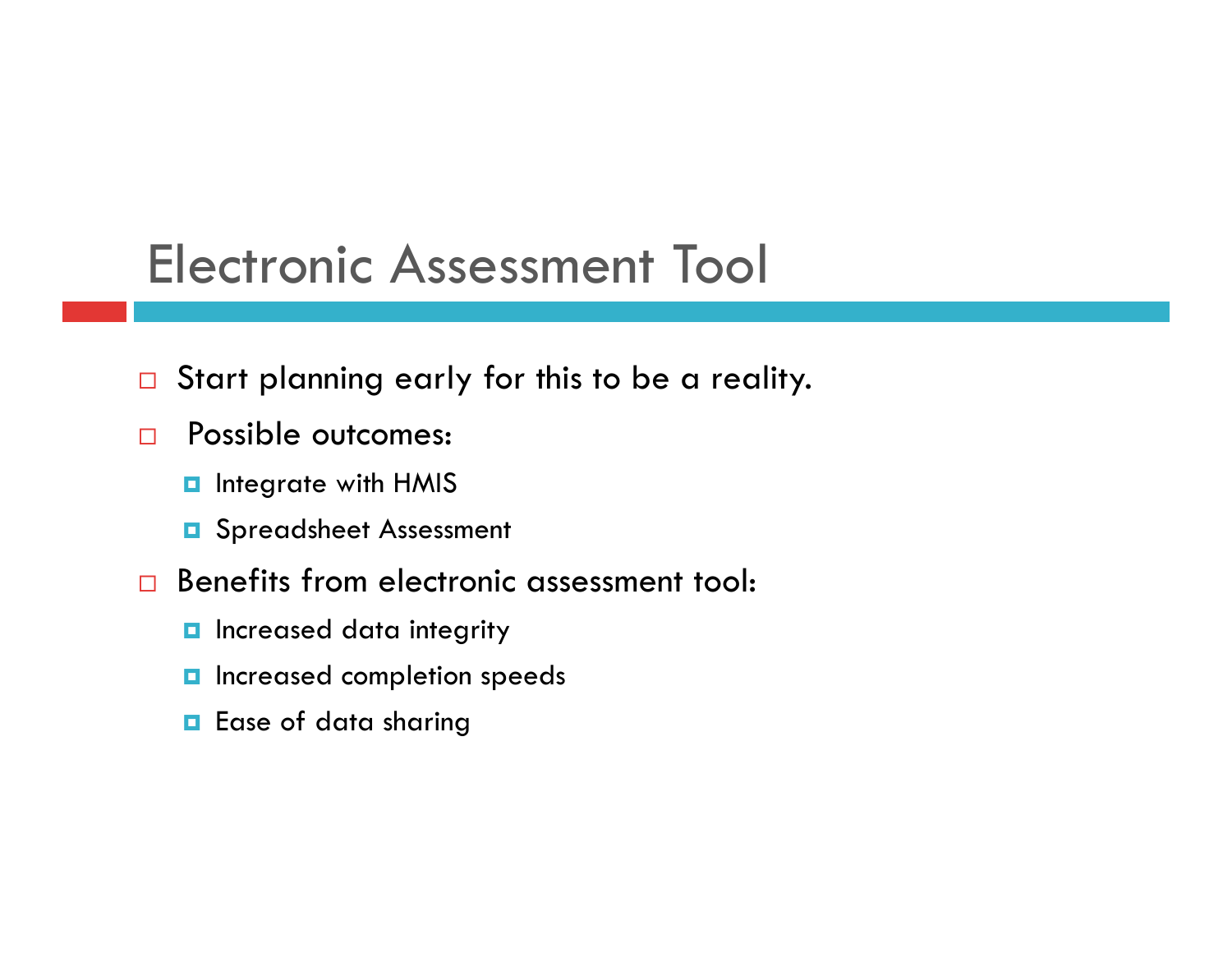### Connect with Local Resources

 $\Box$  During our pilot project we improved connections with:

- **D** McKinney-Vento HEART School Liaisons
- D Domestic Violence service providers
- Room for improvement:
	- DSHS/WashingtonConnection.org
	- **D** WorkSource
	- **Lackter Income Health Care**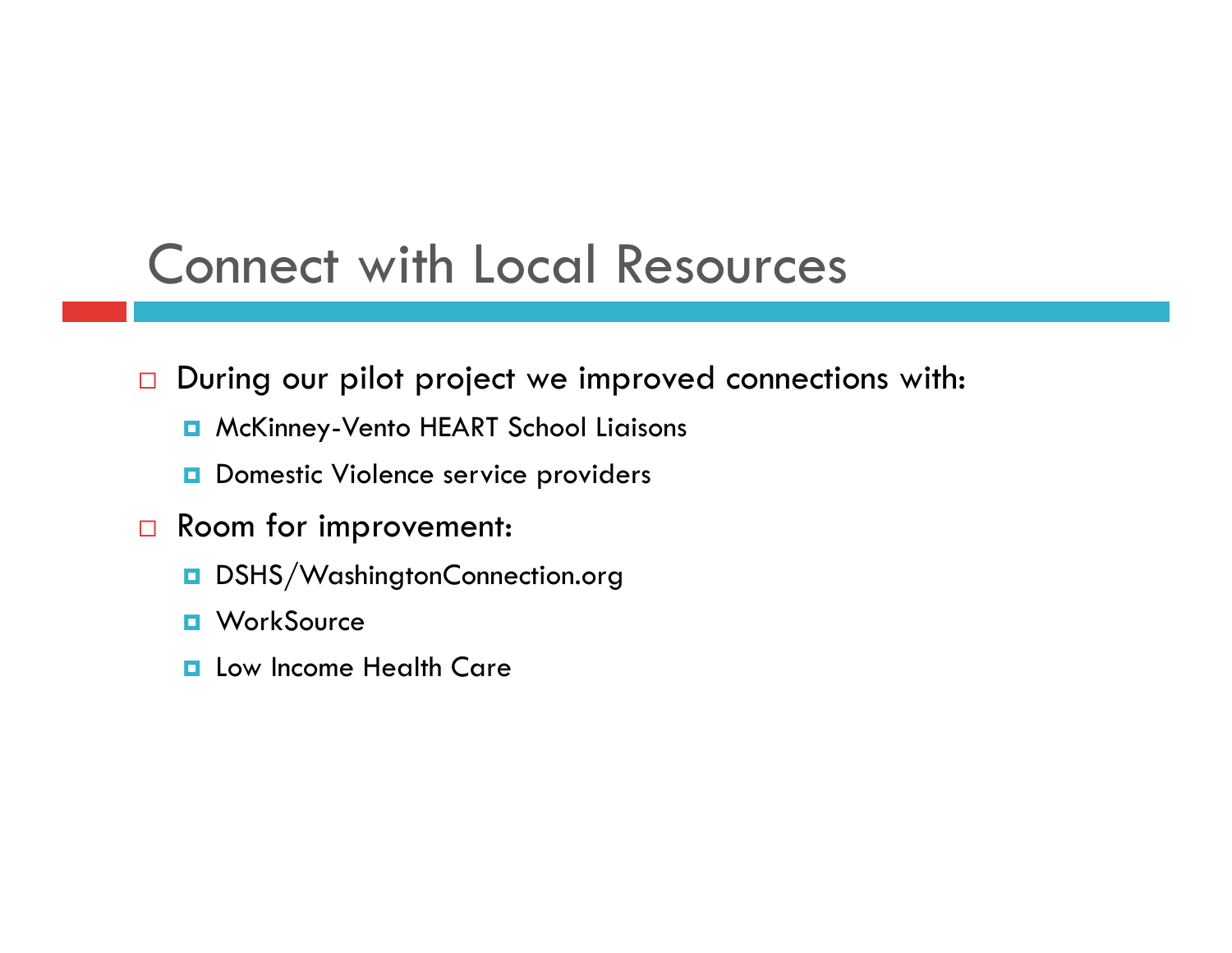## Embrace Creativity

D Look for unanticipated uses of the assessment tool

#### D Local Example:

 SNAP use of Assessment Tool Scoring to inform families' Housing Stability Plans